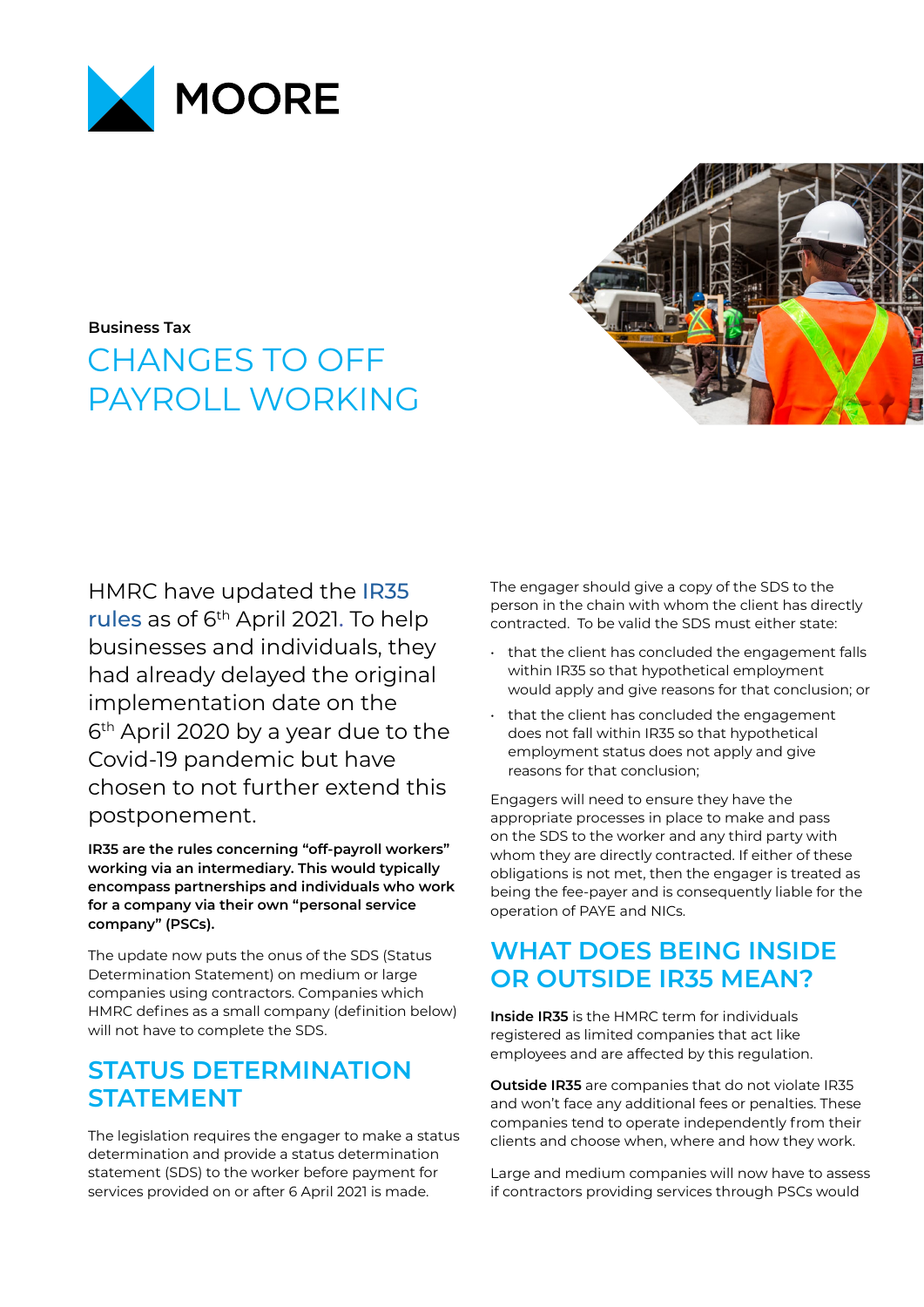

be employees if they were engaged directly. Should they be engaged directly, the fee payer of the services will have to deduct [PAYE](https://www.gov.uk/paye-online), employee and employer [National Insurance](https://www.gov.uk/national-insurance) on the payments made to the PSCs.

#### **HOW WILL HMRC DETERMINE YOUR STATUS?**

HMRC can examine any contractor's tax status at any time. When evaluating if someone is inside or outside IR35, HMRC will initially ignore the "written contract" and instead evaluate the contractor and business' relationship to create a "notional contract".

#### **HMRC will consider the three following factors:**

- 1. How much control does the business have over what, how, when and where the contractor completes the assignment? The more control, the more likely the contractor is inside IR35.
- 2. Can anyone complete the assignment or is it contractor and person-specific? If it is the latter you are more like to be inside IR35.
- 3. If the business is obligated to provide work and if must the contractor accept the work offered. If the answer is yes to either of those then you're most likely operating inside IR35.

However HMRC will also consider the type of contract currently in place, any financial risks for the contractor, their role in the organisation, and whether the company provides the equipment for the contractor.

If you need a tool to check employment status, HMRC provide this service here: [Employment status for Tax.](https://www.gov.uk/guidance/check-employment-status-for-tax)  However please make additional checks alongside using this tool as the conclusion given by this tool may not be entirely accurate.

### **WHO WILL BE AFFECTED BY THESE LAWS?**

- Medium and large sized companies who engage with contractors via PSCs
- Contractors who provide a service through PSCs
- ̵ Agencies and organisations who recommend personal operating via PSCs

**Please be aware IR35 doesn't strictly cover those engaged with a business as sole traders or on a self-employed basis. Determining the status of these individuals has, irrespective of business size, always been the responsibility of the engager who should retain evidence to support the fact that the individual is not classed as an employee.**

### **WHEN WILL THEY NOT APPLY?**

The changes to the rules will not apply to you if the company does not have a permanent UK office or establishment meaning its entirely overseas. The changes will also not apply if the engaging organisation is classed as a "small company" and meets two of the following criteria;

- 1. £10.2m turnover or less
- 2. £5.1m gross assets or less
- 3. 50 employees or less

If your company is exempt as a small company, ensure that you have evidence of this in case you are asked for proof.

The rules slightly change if the business is part of a group, associated with another company or a subsidiary.